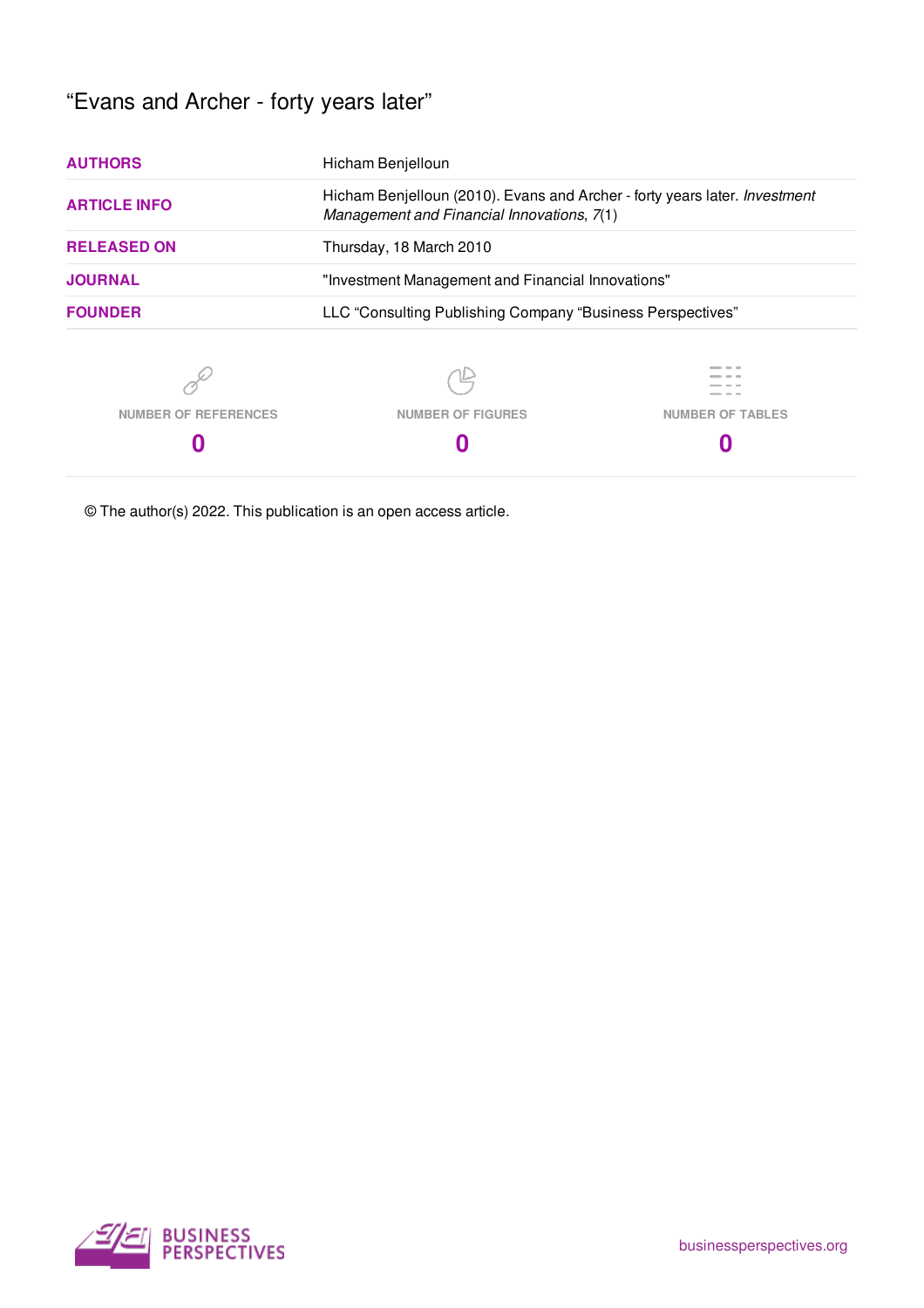## Hicham Benjelloun (Qatar) Evans and Archer – forty years later

## Abstract

The question of how large a diversified portfolio needs to be to significantly reduce risk is an important question in the academic field of finance. The first paper devoted to this question was Evans and Archer (1968). Later research has criticized the outcome and methodology of this paper, claiming that alternative weighting schemes or other measures of risk should have been considered. I argue that Evans and Archer's paper is still relevant. I use two weighting schemes, two measures of risk and different time periods to find that 40-50 stocks is all that is needed to achieve diversification in the US stock market.

**Keywords:** portfolio size, diversification, stock market, Evans and Archer. **JEL Classification:** G11.

## **Introduction**

In 1968, Evans and Archer published in the *Journal of Finance* what turned out to be one of the most consistently cited papers in Finance textbooks. Their paper was a logical continuation of the Capital Asset Pricing Model (CAPM), which states that total risk as measured by time series risk (or standard deviation) of a portfolio can be separated into two components: systematic and unsystematic risk. The reduction of time series risk due to increased diversification is entirely due to reduction of unsystematic, or unique risk. Evans and Archer (1968) evaluate how large a portfolio should be to become free of unique risk. They came to the conclusion that surprisingly few stocks are needed to eliminate unique risk and therefore achieve diversification. Since then, a large number of related papers have agreed with the conclusions of Evans and Archer, but none have been cited as much in Finance textbooks. In this paper I revisit the topic of diversification and comment on the continuous impact of Evans and Archer's paper on Finance textbooks.

According to the existing literature, the number of stocks required for a portfolio to be well-diversified has increased from 10-15 back in the 1950s to several hundred at the present time. Various papers have explored the issue of diversification using various measures of risk, different weighting schemes and different time periods. In this paper I use two risk measures and two weighting schemes to evaluate how large a well-diversified portfolio needed to be during the last twenty years of the  $20<sup>th</sup>$ century.

The two risk measures and two weighting schemes are borrowed from the diversification literature. The first measure of risk is the time series standard deviation, simply known as standard deviation. It measures the dispersion of times series returns around the average return. The second measure is the standard deviation of terminal wealth, it captures

the dispersion of portfolios terminal wealth around the market portfolio's terminal wealth. This measure is cross sectional. The two weighting schemes are equally weighted and market weighted portfolios. Later in this paper I formally introduce these measures.

The main conclusion of this paper is that regardless of how risk is measured or how a portfolio is constructed, a randomly-chosen portfolio can be considered well-diversified with about 40 to 50 stocks. This number is larger than suggested by Evans and Archer (1968), but similar to Campbell et al. (2001) finding. This should be regarded as a natural evolution of the risk structure of the American financial market. The claim, however, that a diversified portfolio requires hundreds of stocks, as argued by a large portion of the diversification literature, is not supported in this paper.

In this study I examine the reduction in time series risk as measured by time series standard deviation and cross sectional risk as measured by terminal wealth standard deviation. I also use two weighting schemes and different time periods. I also provide a new approach to estimating the diversification level (asymptote).

The paper is organized as follows. The first section surveys some of the existing literature on diversification. The second section defines the different measures of risk used in this paper. The third section states the hypotheses to be tested. The fourth section describes the data, the simulation procedure, the regression analysis, and highlights the results. Conclusions are contained in the last section.

## 1. Literature review

Ever since the influential work of Markowitz (1952) and Sharpe (1964), the number of common stocks required to achieve an adequate level of diversification has received considerable attention in the finance literature. Evans and Archer (1968) examine how portfolio size affects portfolio risk. They find that portfolio risk, as measured by time series standard deviation, decreases asymptotically. In other words, risk ceases to decrease beyond 15 stocks.

 $\overline{a}$ 

<sup>©</sup> Hicham Benjelloun, 2010.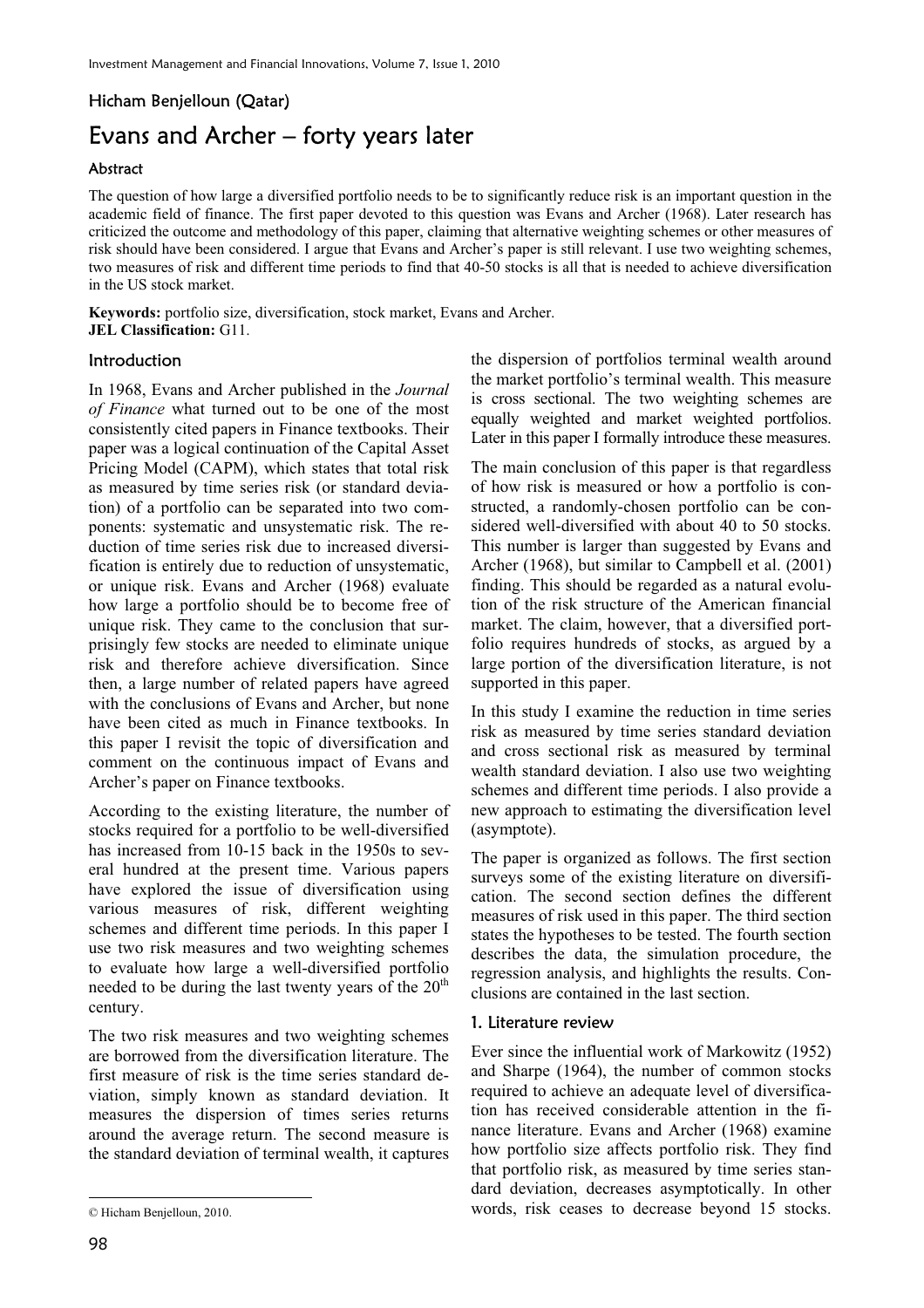They conclude that no more than 15 stocks are needed to achieve diversification. Solnik (1974) uses the Evans and Archer's approach to examine the benefits of international diversification. He finds that the US market, because of its larger size and correlation structure, offers more opportunities for diversification than most of the European markets. Further, when the US and European markets are combined, there is an even greater reduction in risk. Fisher and Lorie (1970) address the consistency of stock returns issue by examining the frequency distributions and dispersion of wealth ratios as portfolio size increases. They find that portfolios containing eight stocks have frequency distributions similar to those of portfolios containing larger numbers of stocks and thus conclude that eight stocks is all that is needed to achieve diversification.

Upson, Jessup and Matsumoto (1975) confirm previous findings but note that while time series standard deviation falls quickly, the dispersion of portfolio returns around the market's return does not fall as quickly. In other words, once risk is measured cross sectionally the conclusions change dramatically. Thus, the way risk is measured is of paramount importance. When the traditional measure of risk, times series standard deviation, is used the conclusion is that a small number of stocks is needed to achieve diversification, but when a cross sectional measure of risk is used the conclusion is that many more stocks are needed to achieve diversification.

Elton and Gruber (1977) provide an analytical solution to the approach of Upson, Jessup and Matsumoto. Unlike earlier papers Elton and Gruber (1977) and Upson, Jessup and Matsumoto (1975) use a cross sectional measure of risk but do not measure the exact rate of risk reduction as diversification increases and do not provide specific recommendations for portfolio risk management. This paper fills that gap.

Using mutual funds quarterly returns O'Neil (1997) investigates portfolio diversification. He finds that when time series standard deviation is used as a measure of risk, one fund is all that is needed to achieve diversification. However, when O'Neil uses standard deviation of terminal wealth, a measure of cross sectional risk, he finds that a large number of funds are needed to achieve diversification. In this study I adopt O'Neil's measure as a proxy for cross sectional risk.

Newbould and Poon (1993) suggest that the minimum number of stocks needed to achieve diversification is much higher than suggested in earlier papers when market weighted portfolios are used instead of equally weighted portfolios. Newbould and Poon do not provide an exact estimate of when the asymptote is reached with market weights. In this paper I examine the size of a well diversified portfolio when both equal and market weights are used.

Campbell, Lettau, Malkiel and Xu (2001) trace changes in the volatility of individual stocks, industries and the overall market from 1962 to 1997. Campbell et al. come to the following conclusions: the volatility of individual stocks has risen over time, the correlation among stocks returns has fallen over time, the volatility of the market and most of the industries has not changed, and the number of stocks necessary to achieve diversification has increased. In other words, Campbell et al. acknowledge the existence of an asymptote and implicitly estimate it to be around 50.

More recent papers such as Statman (2004), Benjelloun and Siddiqi (2006) use a different approach to estimate the size of a well diversified portfolio. They contrast the benefits of diversification with its costs, as portfolio size increases risk decreases but management costs increase. Both papers' argument is built around the idea that it is worth increasing portfolio size as long as marginal benefit of increased diversification exceeds its marginal cost. They both reach the conclusion that a diversified portfolio contains hundreds of stocks.

#### 2. Measures of portfolio risk

It is common wisdom that portfolio risk decreases as portfolio size increases. However, previous research uses more than one measure of portfolio risk and more than one weighting scheme. In this section I review two measures of risk, time series standard deviation and terminal wealth standard deviation, along with two weighting schemes.

#### *Time series standard deviation*

Both Evans and Archer (1968) and Campbell et al. (2001) use the time series standard deviation of equally-weighted portfolios. It is calculated as follows:

$$
TSSD_N^i = \sqrt{\sum_{s=1}^S \frac{(R_s^i - \overline{R_N^i})^2}{S-1}},
$$

where  $TSSD_N^i$  is the time series standard deviation of an *N*-stock portfolio *i*,  $R_s^i = \sum_{j=1}^N$ *j i*  $i = \sum' j,s$  $s - \sum_{j=1}^s N_j$ *r R* 1  $\frac{s}{r}$  is the return on portfolio *i* at time *s*,  $r_i^i$  $r_{j,s}^i$  is the return on stock *j*,

in portfolio *i*, at time *s*, and  $\overline{R_N^i} = \sum_{s=1}^S$ *s*  $\frac{\overline{i}}{N} = \sum_{s=1}^{S} \frac{R_s^i}{S}$  $\overline{R_N^i} = \sum_{i=1}^S R_i$ 1 is the average time series return, over time, of portfolio *i* .

The average time series standard deviation of *K* portfolios, each of size *N* is given by: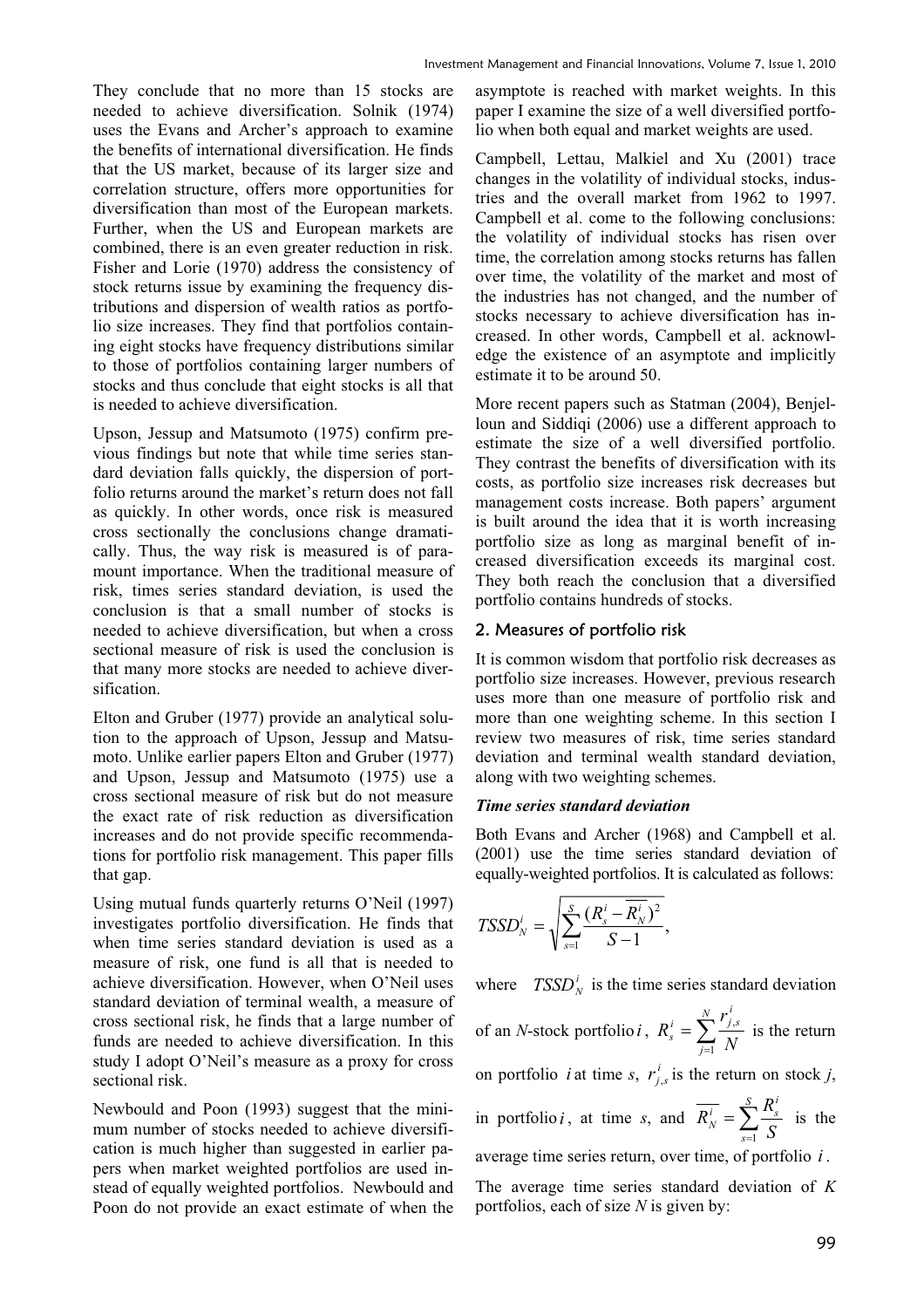Investment Management and Financial Innovations, Volume 7, Issue 1, 2010

$$
\overline{TSSD_N} = \sum_{i=1}^{K} \frac{TSSD_N^i}{K}.
$$
 (1)

Newbould and Poon (1993) use market-value weights. The calculations are as above except that  $R_s^i$  is calculated using market value weights not equal weights:

$$
R_s^i = \sum_{j=1}^N w_j r_{j,s}^i .
$$

*wj* represents market weight of stock *j* in portfolio

*i*. The weight is determined in this paper according to the market value of each stock in the period preceding the formation of the portfolio. For example, if the period considered is 1991-1995, then the weight of each stock is determined directly from its market value in December 1990. The exact weight of a stock equals its market value divided by the portfolio's market value.

#### *Standard deviation of terminal wealth*

O'Neil (1997) uses this measure to investigate the size of a well diversified portfolio of mutual funds. The advantage of this measure is that it accounts for the variability across portfolios for a given investment horizon.

For equally-weighted portfolios, the terminal wealth of a portfolio of size *N* is the sum of the terminal wealth of all the stocks in the portfolio:

$$
TW_N^i = \frac{1}{N} \sum_{j=1}^N TW_j^i,
$$
  
where,  $TW_j^i = \prod_{s=1}^S (1 + r_{j,s}^i).$ 

Average terminal wealth over K portfolios, each of size *N*, is given by:

$$
\overline{TW_N} = \sum_{i=1}^K \frac{TW_N^i}{K}.
$$

Terminal wealth standard deviation over *K* portfolios, each of size *N*, is given by:

$$
TWSD_N = \sqrt{\sum_{i=1}^{K} \frac{(TW_N^i - \overline{TW_N})^2}{K - 1}}.
$$
 (2)

For market-weighted portfolios, the calculations are similar except for  $TW_N^i$  that is calculated using market value weights not equal weights:

$$
TW_N^i = \sum_{j=1}^N w_j TW_j^i.
$$

Where  $w_j$  represents market weight of stock *j* in portfolio *i*.

Portfolios with longer investment horizons exhibit more variability in their terminal wealth and therefore may require more assets to achieve diversification. This is true because as the investment period increases the terminal wealth of each portfolio increases. This statement does not hold for average returns and thus time series standard deviation is independent of time.

#### 3. Hypotheses formulation

In this section I use the notation and formulas defined in the previous section. The first hypothesis is borrowed from Evans and Archer (1968).

*Hypothesis 1: Using equal weights, time series standard deviation decreases to an asymptote as portfolio size increases*.

The second hypothesis is the same as the first one with the exception that I use market value weights instead of equal weights.

*Hypothesis 2: Using market weights, time series standard deviation decreases to an asymptote as portfolio size increases*.

Using market weights can be expected to change the results dramatically. Some firms have a market value substantially higher than others. Consequently, the addition of one such stock to a portfolio may have a substantial effect. For example, a large portfolio with a low standard deviation can become riskier once a risky security with high market value is added. Similarly, a large and risky portfolio can become less risky once a security with low standard deviation and high market value is added. Such an effect is not likely with equally weighted portfolios. Thus, as predicted by Newbould and Poon (1993), it may take more stocks to achieve diversification with a market weighting scheme. An example can illustrate this idea. Let us assume that the following companies have the following market values at a given point of time:

Table 1. Market value of 17 American companies in November 2001

| Company name                  | Market value in millions, \$ | Ratio of GENERAL ELECTRIC CO<br>Market value to company's<br>market value |
|-------------------------------|------------------------------|---------------------------------------------------------------------------|
| <b>GENERAL ELECTRIC CO</b>    | 382.204.16                   |                                                                           |
| DISNEY (WALT) COMPANY         | 42.849.87                    | 9                                                                         |
| <b>GILLETTE CO</b>            | 34.509.29                    |                                                                           |
| SYSCO CORP                    | 16.389.75                    | 23                                                                        |
| <b>WORTHINGTON INDUSTRIES</b> | 1.263.79                     | 302                                                                       |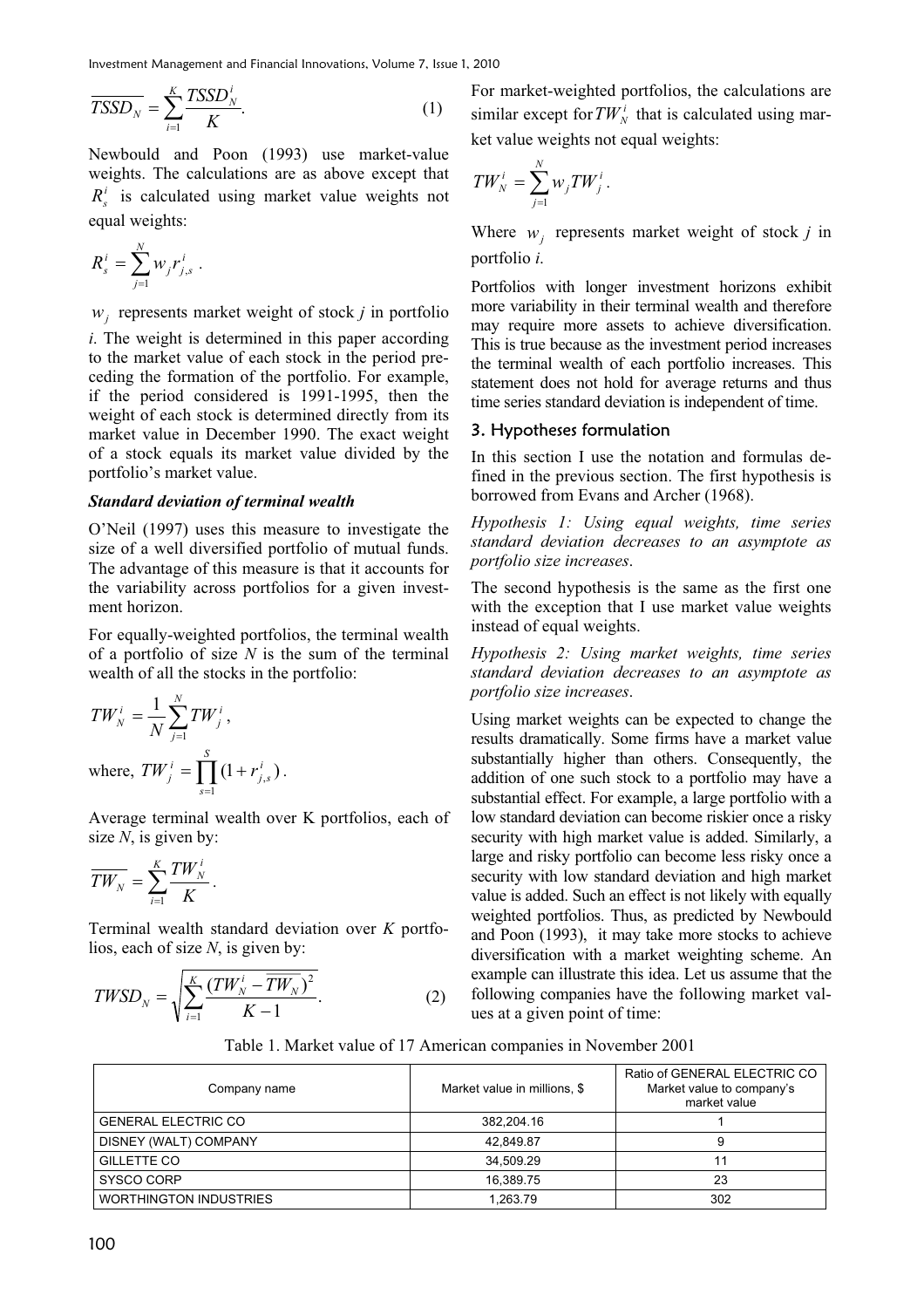| Company name                     | Market value in millions, \$ | Ratio of GENERAL ELECTRIC CO<br>Market value to company's<br>market value |
|----------------------------------|------------------------------|---------------------------------------------------------------------------|
| <b>RYDER SYSTEM INC</b>          | 1,243.67                     | 307                                                                       |
| ALLEGHENY TECHNOLOGIES INC       | 1,239.23                     | 308                                                                       |
| <b>GREAT LAKES CHEMICAL CORP</b> | 1,225.57                     | 312                                                                       |
| <b>THOMAS &amp; BETTS CORP</b>   | 1,186.80                     | 322                                                                       |
| <b>HERCULES INC</b>              | 1,095.87                     | 349                                                                       |
| <b>COOPER TIRE &amp; RUBBER</b>  | 1,075.55                     | 355                                                                       |
| <b>BIG LOTS INC</b>              | 1,070.02                     | 357                                                                       |
| AMERICAN GREETINGS -CL A         | 818.99                       | 467                                                                       |
| LOUISIANA-PACIFIC CORP           | 802.23                       | 476                                                                       |
| MCDERMOTT INTL INC               | 695.17                       | 550                                                                       |
| NATIONAL SERVICE INDS INC        | 655.73                       | 583                                                                       |
| US AIRWAYS GROUP INC             | 510.26                       | 749                                                                       |

Table 1 (cont.). Market value of 17 American companies in November 2001

The largest company is GENERAL ELECTRIC CO. It has a market value 9 times higher than DIS-NEY (WALT) COMPANY, 302 times higher than WORTHINGTON INDUSTRIES and 749 times higher than US AIRWAYS GROUP INC. Let's assume an investor possesses a market value weighted portfolio containing the companies with the lowest 13 market values from the above table. The market value of GENERAL ELECTRIC CO is still 30 times the market value of the portfolio. If GENERAL ELECTRIC CO is added to this portfolio in proportion to its market value it is likely to dominate it. In that case the return and risk structure of this portfolio will be dominated by the General Electric Company and other stocks will become less relevant in regard to portfolio volatility. If GEN-ERAL ELECTRIC CO is risky, the portfolio will become risky, if, on the other hand, GENERAL ELECTRIC CO has low volatility the portfolio will have low volatility. To eliminate such a dominating effect and thus stabilize risk, a portfolio must contain a large number of stocks. This leads to the third hypothesis:

## *Hypothesis 3: The time series standard deviation asymptote is reached with fewer stocks if equal weights are used than if market weights are used*.

Elton and Gruber (1977) and Newbould and Poon (1993) argue that buying unequal amounts of each asset can lead to additional reduction of risk for any size of portfolio. One, therefore, might expect to achieve a lower level of risk if the market weighting scheme is adopted. However, none of the above papers explain why the average risk is higher for equal portfolio weights compared to market value weights. It seems to make sense, though, because small stocks are on average riskier than large stocks. Between 1920 and 2000, the annual standard deviation of the S&P Composite was 19.50 percent. For small stocks this figure was 37.53 percent. In an equally weighted portfolio the small stocks carry relatively higher weights than in a market weighted portfolio.

This leads to the fourth hypothesis:

*Hypothesis 4: Using time series standard deviation, the asymptote is smaller for market weights than for equal weights*.

Although portfolios of the same size are expected to yield the market return on average, some of them may substantially deviate from it. For diversification to be achieved, both *TSSD* and *TWSD* (defined earlier) must converge to an asymptote. O'Neil (1997) uses *TWSD* (terminal wealth standard deviation) to answer the question of how many funds constitute a diversified portfolio. *TWSD*, as argued by O'Neil, makes sense for investors who plan their investments for a pre-specified period of time because it is a risk measure that increases with the length of the investment horizon. *TSSD*, he adds, is not important for such investors because it is a risk measure that does not increase as the length of the investment horizon increases. What really matters for them is the variability of terminal wealth at the end of the period. As discussed in the previous section, his approach has many advantages. First, *TW* is obtained using times series returns and therefore accounts for the variations of returns across time. Second, *TW* measures the true dollar outcome of a portfolio. Third, *TWSD* accounts for the possibility that terminal wealth of a portfolio can deviate from the terminal wealth of the market portfolio. Finally, *TWSD* accounts for the investment horizon length. Samuelson (1990) shows that although the dispersion of returns converges toward the expected value with the passage of time, the dispersion of terminal wealth diverges away from its increasing expected value. This is why, an investor who plans to diversify for a long period may need more assets than an investor who plans to diversify for a short period. Hypotheses 5 through 8 use *TWSD* instead of *TSSD*.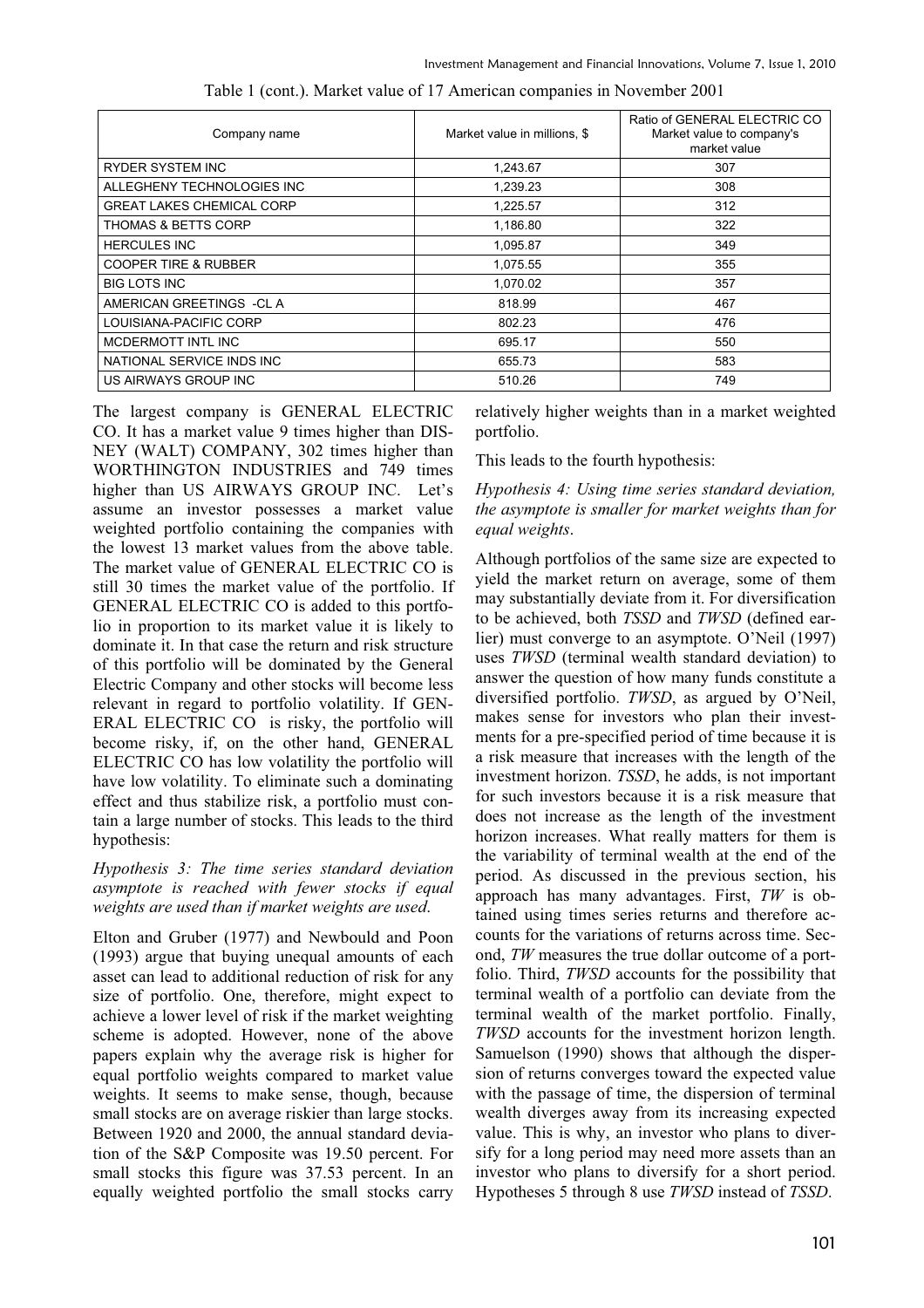Investment Management and Financial Innovations, Volume 7, Issue 1, 2010

*Hypothesis 5: Using equal weights, TWSD decreases to an asymptote as portfolio size increases*.

*Hypothesis 6: Using market weights, TWSD decreases to an asymptote as portfolio size increases*.

*Hypothesis 7: Using TWSD, the asymptote is reached faster with equal weights than with market weights*.

*Hypothesis 8: Using TWSD, the asymptote is smaller for market weights than for equal weights*.

## 4. Data and empirical results

The sample in this study consists of all the firms listed in the CRSP tape for the period ranging from 1980 to 2000. The data used consists of monthly returns and market values. Market values are used to determine market weights and are calculated by dividing the market value of the underlying stock by the market value of the portfolio.

The simulations are performed with replacement for every portfolio size. Ten thousand  $(K = 10,000)$ portfolios for every level of *N* are generated. *N* takes the values of 1, 10, 20, 30 and so on until 100. For every portfolio size, *TSSD* and *TWSD* are measured following equations (1) and (2). All hypotheses are

evaluated using monthly returns. For every combination of time period, weighting scheme, and measure of portfolio risk the following regression is evaluated:

$$
Y=A\frac{1}{N^2}+B,
$$

where *N* is portfolio size as defined earlier and *Y* is one of the measures of risk described earlier (*TSSD* or *TWSD*). *A* is the slope, and *B* is the intercept. When portfolio size grows large that is when *N* becomes large *Y* converges toward *B*. *B* is therefore an estimate of the asymptote.

I declare a portfolio diversified when its risk is equal or smaller than *B*. The smallest portfolio with a risk less or equal to *B* is said to be diversified and the corresponding size is the size of a well diversified portfolio. Beyond *B* risk reduction is considered negligible. This kind of conclusion can only be validated if and only if the coefficient of determination is sufficiently high, that is if the regression equation fits well the outcome of the simulations. A close attention is therefore given to R-squares.

Tables 2 through 4 provide the results of the simulations and regressions.

Table 2. Average time series standard deviations of monthly portfolio returns

| Portfolio size            |              | Equally weighted |              | Market weighted |              |              |
|---------------------------|--------------|------------------|--------------|-----------------|--------------|--------------|
|                           | 1981 to 1990 | 1991 to 2000     | 1981 to 2000 | 1981 to 1990    | 1991 to 2000 | 1981 to 2000 |
| 1                         | 0.1144       | 0.1285           | 0.1056       | 0.1149          | 0.1297       | 0.1049       |
| 10                        | 0.0609       | 0.0581           | 0.0529       | 0.0684          | 0.0617       | 0.0629       |
| 20                        | 0.0554       | 0.0493           | 0.0476       | 0.0621          | 0.0534       | 0.0572       |
| 30                        | 0.0535       | 0.0458           | 0.0456       | 0.0594          | 0.0498       | 0.0548       |
| 40                        | $0.0526*$    | $0.0440*$        | $0.0446*$    | $0.0580*$       | 0.0473       | $0.0534*$    |
| 50                        | 0.0520       | 0.0428           | 0.0440       | 0.0569          | $0.0457*$    | 0.0524       |
| 60                        | 0.0516       | 0.0421           | 0.0436       | 0.0563          | 0.0442       | 0.0516       |
| 70                        | 0.0513       | 0.0415           | 0.0433       | 0.0556          | 0.0432       | 0.0512       |
| 80                        | 0.0510       | 0.0410           | 0.0430       | 0.0554          | 0.0423       | 0.0509       |
| 90                        | 0.0509       | 0.0407           | 0.0429       | 0.0547          | 0.0416       | 0.0505       |
| 100                       | 0.0507       | 0.0404           | 0.0428       | 0.0546          | 0.0410       | 0.0503       |
| Goodness of fit ( $R^2$ ) | 97.78%       | 96.30%           | 97.69%       | 95.04%          | 94.69%       | 94.90%       |
| Intercept                 | 0.0529       | 0.0444           | 0.0449       | 0.0580          | 0.0469       | 0.0534       |
| Slope                     | 0.0616       | 0.0842           | 0.0608       | 0.0570          | 0.0830       | 0.0516       |

Notes: This table provides the results of the simulations. The average standard deviation is calculated using Formula (1). The last three rows are the outcome of the following regression:  $Y = A \frac{1}{2} + B$  $Y = A \frac{1}{N^2} + B$ . An asymptote is reached as soon as the calculated number falls below *B*. The corresponding size is the size of a well diversified portfolio. This level is marked by an asterisk (\*).

|  |  | Table 3. Average time series standard deviation of monthly portfolio returns |  |
|--|--|------------------------------------------------------------------------------|--|
|  |  |                                                                              |  |

| Portfolio size |           |           | Equally weighted |           | Market weighted |           |           |           |
|----------------|-----------|-----------|------------------|-----------|-----------------|-----------|-----------|-----------|
|                | 1981-1985 | 1986-1990 | 1991-1995        | 1996-2000 | 1981-1985       | 1986-1990 | 1991-1995 | 1996-2000 |
|                | 0.1170    | 0.1314    | 0.1295           | 0.1499    | 0.1166          | 0.1323    | 0.1284    | 0.1508    |
| 10             | 0.0592    | 0.0695    | 0.0569           | 0.0717    | 0.0659          | 0.0714    | 0.0527    | 0.0804    |
| 20             | 0.0532    | 0.0625    | 0.0474           | 0.0613    | 0.0589          | 0.0648    | 0.0447    | 0.0692    |
| 30             | 0.0510    | 0.0603    | 0.0434           | 0.0572    | 0.0562          | 0.0619    | 0.0413    | 0.0642    |
| 40             | $0.0500*$ | $0.0590*$ | $0.0414*$        | $0.0551*$ | $0.0543*$       | $0.0600*$ | 0.0392    | 0.0609    |
| 50             | 0.0492    | 0.0582    | 0.0401           | 0.0539    | 0.0533          | 0.0588    | $0.0374*$ | $0.0588*$ |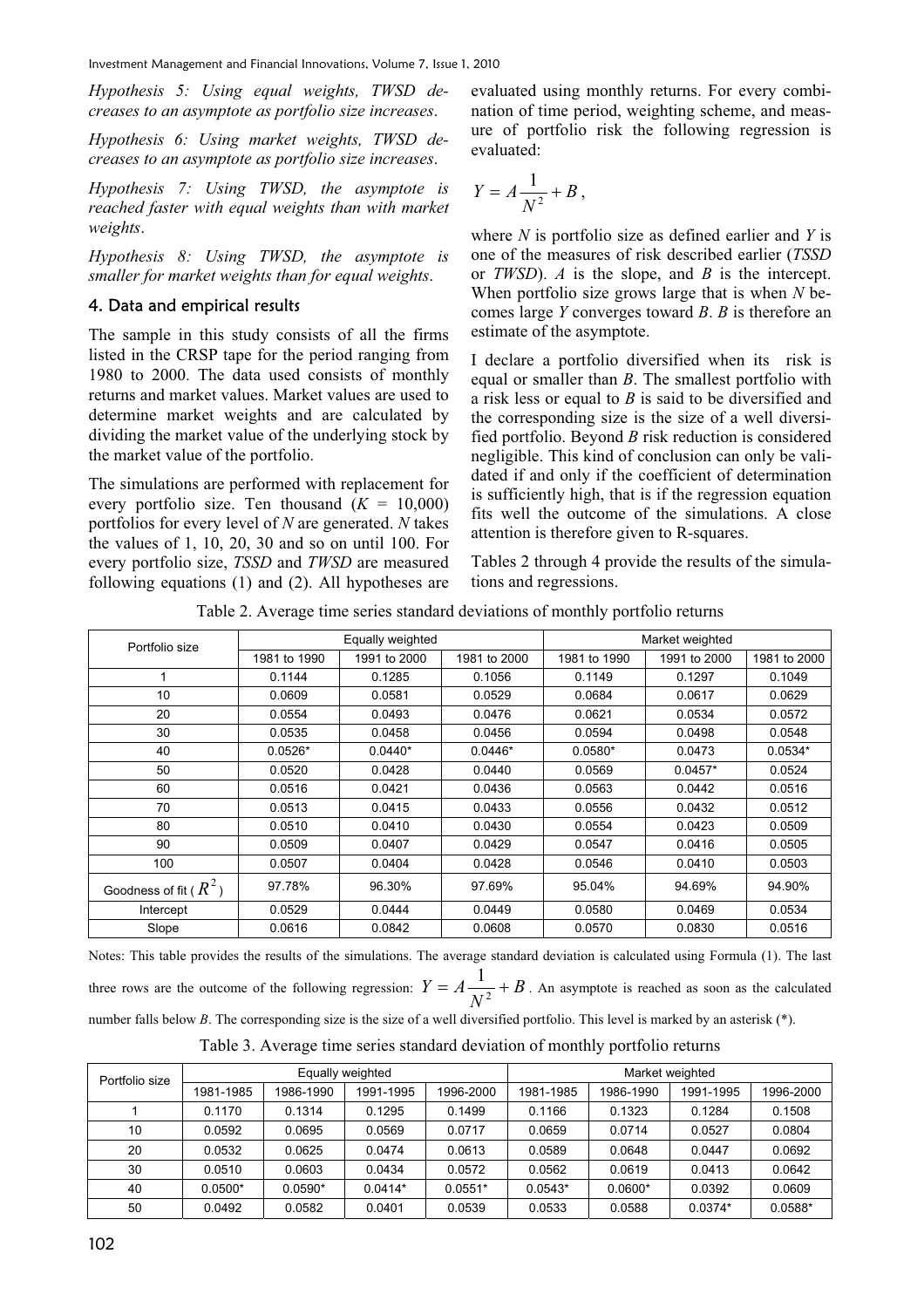| Portfolio size            | Equally weighted |           |           |           | Market weighted |           |           |           |
|---------------------------|------------------|-----------|-----------|-----------|-----------------|-----------|-----------|-----------|
|                           | 1981-1985        | 1986-1990 | 1991-1995 | 1996-2000 | 1981-1985       | 1986-1990 | 1991-1995 | 1996-2000 |
| 60                        | 0.0487           | 0.0577    | 0.0392    | 0.0529    | 0.0522          | 0.0580    | 0.0364    | 0.0571    |
| 70                        | 0.0485           | 0.0573    | 0.0385    | 0.0524    | 0.0520          | 0.0573    | 0.0353    | 0.0557    |
| 80                        | 0.0481           | 0.0570    | 0.0380    | 0.0519    | 0.0513          | 0.0568    | 0.0347    | 0.0547    |
| 90                        | 0.0479           | 0.0567    | 0.0376    | 0.0516    | 0.0512          | 0.0564    | 0.0341    | 0.0537    |
| 100                       | 0.0477           | 0.0566    | 0.0372    | 0.0511    | 0.0505          | 0.0561    | 0.0336    | 0.0528    |
| Goodness of fit ( $R^2$ ) | 97.58%           | 97.37%    | 95.78%    | 96.03%    | 94.93%          | 96.15%    | 96.13%    | 92.24%    |
| Intercept                 | 0.0502           | 0.0594    | 0.0418    | 0.0557    | 0.0545          | 0.0600    | 0.0388    | 0.0606    |
| Slope                     | 0.0669           | 0.0721    | 0.0878    | 0.0943    | 0.0622          | 0.0724    | 0.0898    | 0.0904    |

Table 3 (cont.). Average time series standard deviation of monthly portfolio returns

Notes: This table provides the results of the simulations. The average standard deviation is calculated using Formula (1). The last three rows are the outcome of the following regression:  $Y = A \frac{1}{2} + B$  $Y = A \frac{1}{N^2} + B$ . An asymptote is reached as soon as the calculated number falls below *B*. The corresponding size is the size of a well diversified portfolio. This level is marked by an asterisk (\*).

Table 4. Standard deviation of terminal wealth for monthly returns

| Portfolio size            |              | Equally weighted |              | Market weighted |              |              |  |
|---------------------------|--------------|------------------|--------------|-----------------|--------------|--------------|--|
|                           | 1981 to 1990 | 1991 to 2000     | 1981 to 2000 | 1981 to 1990    | 1991 to 2000 | 1981 to 2000 |  |
| 1                         | 4.6976       | 15.8043          | 34.4385      | 4.9945          | 14.2489      | 33.3349      |  |
| 10                        | 1.5285       | 4.6504           | 11.1564      | 2.0026          | 7.0612       | 13.6860      |  |
| 20                        | 1.0769       | 3.3819           | 7.9023       | 1.5190          | 3.8534       | 10.5191      |  |
| 30                        | 0.8775       | 2.7253           | 6.2903       | 1.2609          | 3.0315       | 8.7594       |  |
| 40                        | 0.7568       | 2.4281           | 5.4014*      | 1.1155          | 2.3374*      | 8.0074       |  |
| 50                        | $0.6696*$    | $2.1755*$        | 4.8184       | $0.9921*$       | 2.1526       | 7.3416*      |  |
| 60                        | 0.6113       | 1.9336           | 4.3977       | 0.9078          | 1.9154       | 6.6531       |  |
| 70                        | 0.5675       | 1.7816           | 3.9948       | 0.8532          | 1.8049       | 6.2764       |  |
| 80                        | 0.5303       | 1.6602           | 3.7732       | 0.7898          | 1.6597       | 5.9835       |  |
| 90                        | 0.5046       | 1.5321           | 3.5553       | 0.7404          | 1.5542       | 5.6337       |  |
| 100                       | 0.4738       | 1.4675           | 3.3704       | 0.7195          | 1.4815       | 5.4388       |  |
| Goodness of fit ( $R^2$ ) | 93.98%       | 95.21%           | 93.87%       | 90.77%          | 82.99%       | 91.23%       |  |
| Intercept                 | 0.7527       | 2.3503           | 5.4150       | 1.0830          | 2.6627       | 7.7839       |  |
| Slope                     | 3.9529       | 13.4780          | 29.0835      | 3.9213          | 11.6311      | 25.6137      |  |

Notes: This table provides the results of the simulations. The standard deviation of terminal wealth is calculated using Formula (2).

The last three rows are the outcome of the following regression:  $Y = A \frac{1}{2} + B$  $Y = A \frac{1}{N^2} + B$ . An asymptote is reached as soon as the calcu-

lated number falls below *B*. The corresponding size is the size of a well diversified portfolio. This level is marked by an asterisk (\*).

First, and as expected, risk decreases as portfolio size increases for all scenarios. Second, all Rsquared except one are higher than 90 percent which means that the regression equation above is a good fit for all outcomes.

Hypotheses 1, 2, 5, and 6 are confirmed. In all situations in the three tables an asymptote is clearly reached. There is also limited support for hypotheses 3 and 7 as an asymptote is always reached at the same time (the majority of times) or faster when equal weights are used compared to market weights. Hypotheses 4 and 8 are not supported. Quite the opposite, the asymptote seems to be higher for market weights, which seems to imply that stocks with the higher market values seem to be more volatile than stocks with lower weights.

The striking result of course is that an asymptote is reached somewhere in the proximity of 40 to 50 stocks regardless of the risk measure, time period, or weighting scheme. This is an unexpected result as many well established papers, as mentioned earlier, predicted otherwise.

## Conclusion

I conclude that forty to fifty stocks is all that is needed to achieve diversification. This contradicts several well established papers claiming that the number of stocks required to achieve diversification is in the hundreds. These papers argue that the method used by Evans and Archer (1968) looks at the time series variability of returns but ignores the cross sectional variability and the possibility of alternative weighting schemes. I resolve